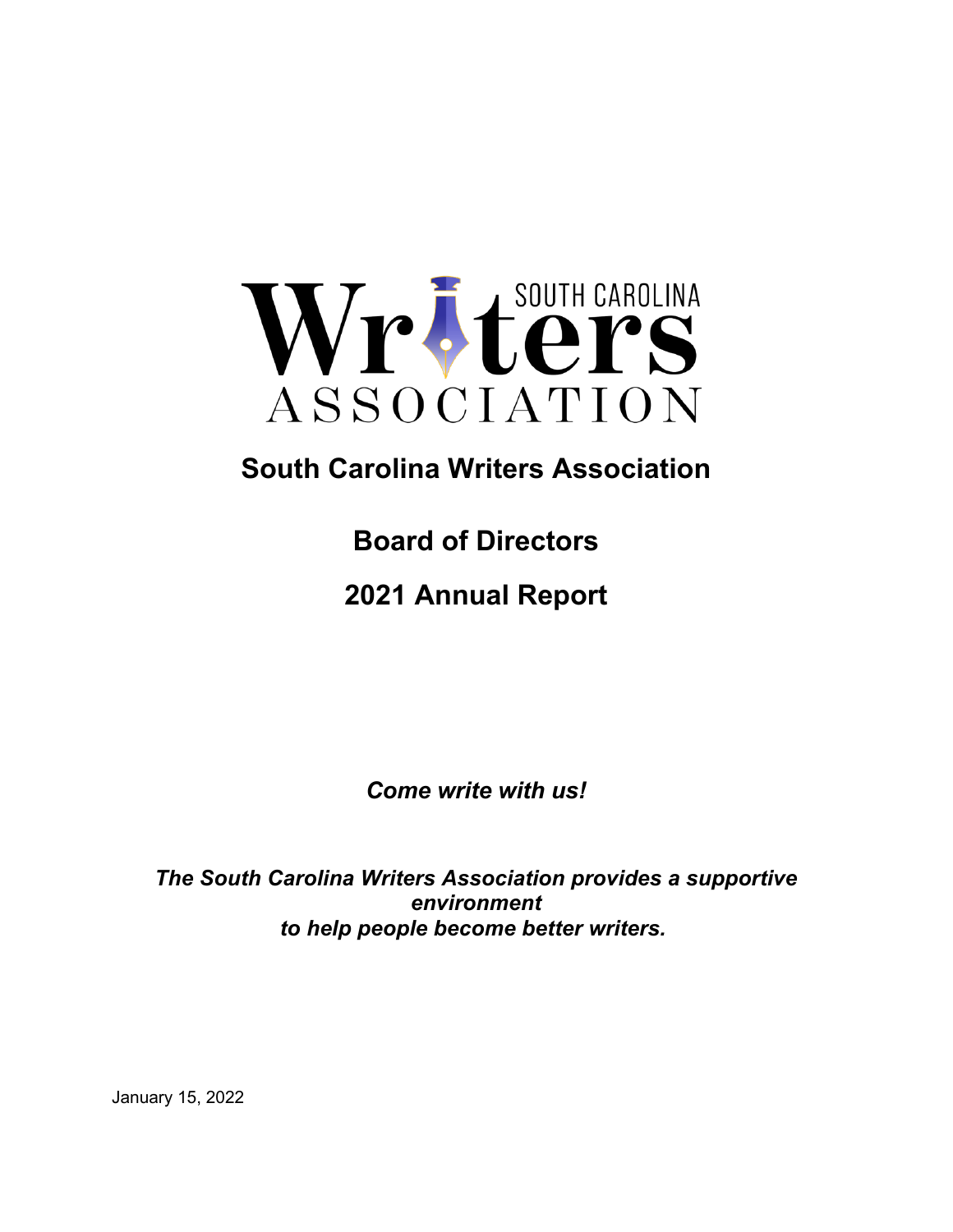## **OUTLINE**

- I. President's Message
- II. SCWA Operations
	- Membership and Chapter Liaison
	- Publications/Contests
	- Events & Education
	- Other Operating Highlights
- III. Financials
- IV. Board Membership

#### *President's Message*

2021 was a pivotal year. As we entered our fourth decade serving South Carolina writers, our board and SCWA members were reeling from the effects of the COVID-19 virus. The board decided the best way to serve our members was to adapt and create our own success.

We acted on the results of our membership survey to understand member needs. We then designed and delivered the most comprehensive and creative set of programs we've ever produced. We created virtual chapters; introduced over 30 virtual workshops; published our print anthology, *Catfish Stew*; and, to top it off, delivered our first virtual conference. We also recognized the need to diversify our membership, our board, and our programs and developed a plan to look more like and reach out to all writers of South Carolina.

SCWA collaborated with new partners of other literary arts groups across the state and even the other SCWA writing organization, Southern California Writers Association, all in an effort to learn from them and share resources for the benefit of our members and all writers.

Our membership responded with outstanding participation and a demonstration to further strengthen SCWA by volunteering and also joining the board.

We look forward to continuing this trajectory of growth and supporting all the writers of South Carolina.

Mike Lee President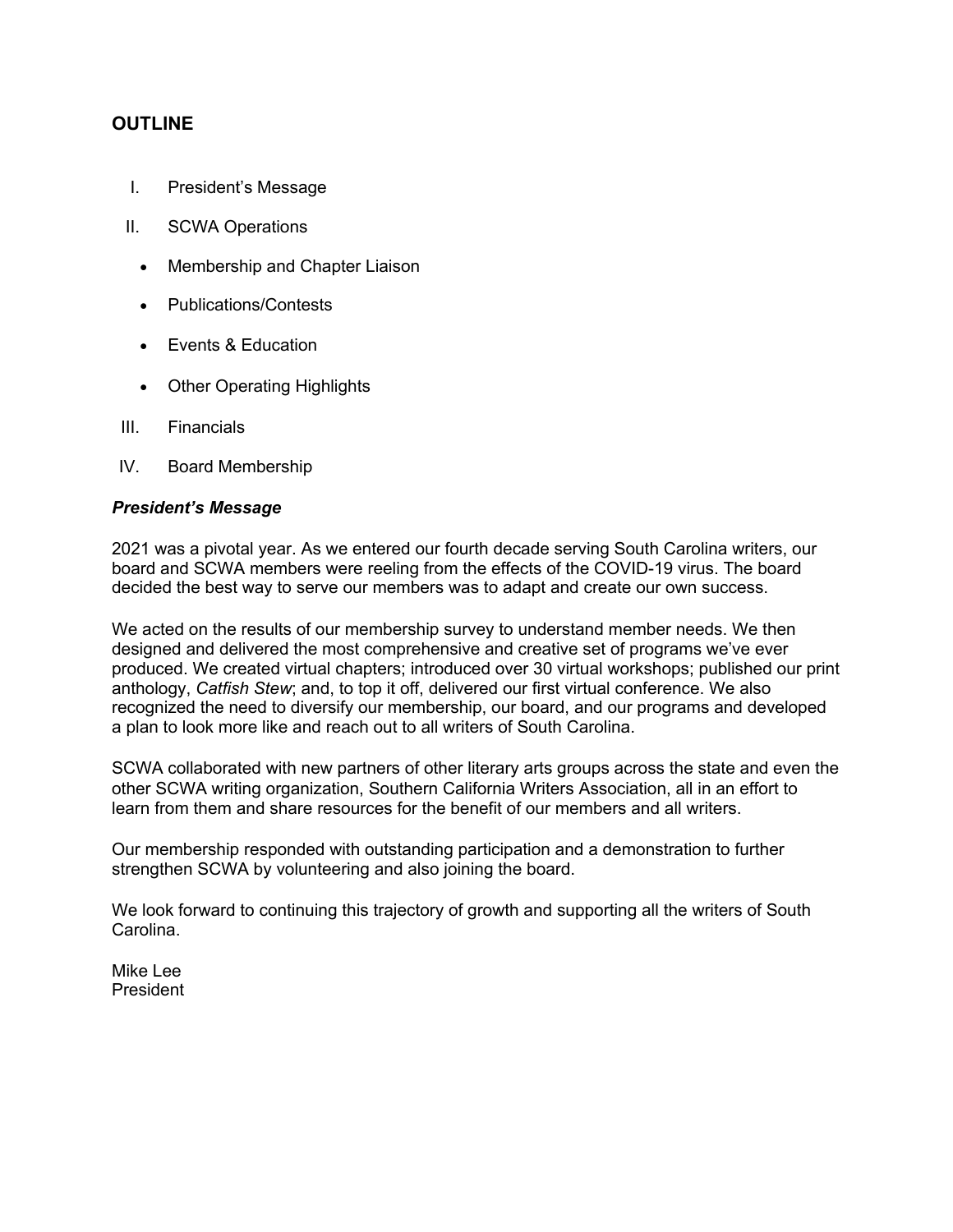# **SCWA Operations:**

#### **Membership and Chapter Liaison**

Using the membership survey conducted late in 2020, the SCWA board continued to focus on member support through its three main areas of *Association, Education, Publication.* The Membership Committee led the association aspect and helped grow membership from 325 to 444, a growth of 36%. In addition to the new programs, a priority was placed on communicating with members through frequent chapter liaison meetings and supporting the creation of a new Charleston Chapter and an additional two virtual chapters to complement the four that were started in late 2020. A total of 25 chapters were operating at year-end.

A diversity objective was advanced during 2021 with the creation of a Diversity Committee to understand our demographics and to develop programs and initiatives that would expand SCWA to better serve the needs of all South Carolina writers. In addition to recruiting diverse members and faculty to deliver workshops, recommendations were made for the implementation of additional programs for 2022, such as outreach to underserved populations through expanded social media for awareness and the support of other organizations. Leadership at the board level also became more diverse for 2022 with the addition of several board members who better represent diverse members and can lead the way.

After more than 10 years of no increases in membership fees, the board announced an increase from \$52 to \$75 effective in late 2021. The new fees will help offset significantly increased operating costs and support the delivery of essential services and programs.

#### **Publications/Contests**

Congratulations are due to members who were published in SCWA's print anthology, *Catfish Stew,* in 2021. This members-only publication complemented the digital journal, *The Petigru Review (TPR),* which was published in late 2020 and is scheduled again in 2022. The board decided to discontinue its print anthology in 2022 and to incorporate the popular elements of *Catfish Stew* into *The Petigru Review*, thereby reducing the significant costs and efforts of a print publication while maintaining the opportunity for members to have their work published in a members-only segment of the digital journal. Thanks are due to the Publications Committee consisting of member advisors, readers, and editors whose dedication once again produced a publication highly valued by members.

The 2022 TPR will be led by a contracted managing editor/fiction editor and a contracted poetry editor/nonfiction editor.

SCWA co-sponsored awards in partnership with the South Carolina Academy of Authors in 2021 for awards in the *Carrie McCray Nickens Fellowship in Poetry* and the *Elizabeth Boatwright Coker Fellowship in Short Fiction.* These awards are made annually to residents of South Carolina.

*The Quill* was reintroduced as SCWA's monthly newsletter and generated interest from our members and over 150 non-member subscribers. New features included highlights of member awards, perspectives from the president, and the introduction of guest articles and essays from members and other featured writers. The latter will be brought forward in 2022 as a new feature, in some form, in an expanded blog or monthly version of *The Petigru Review.*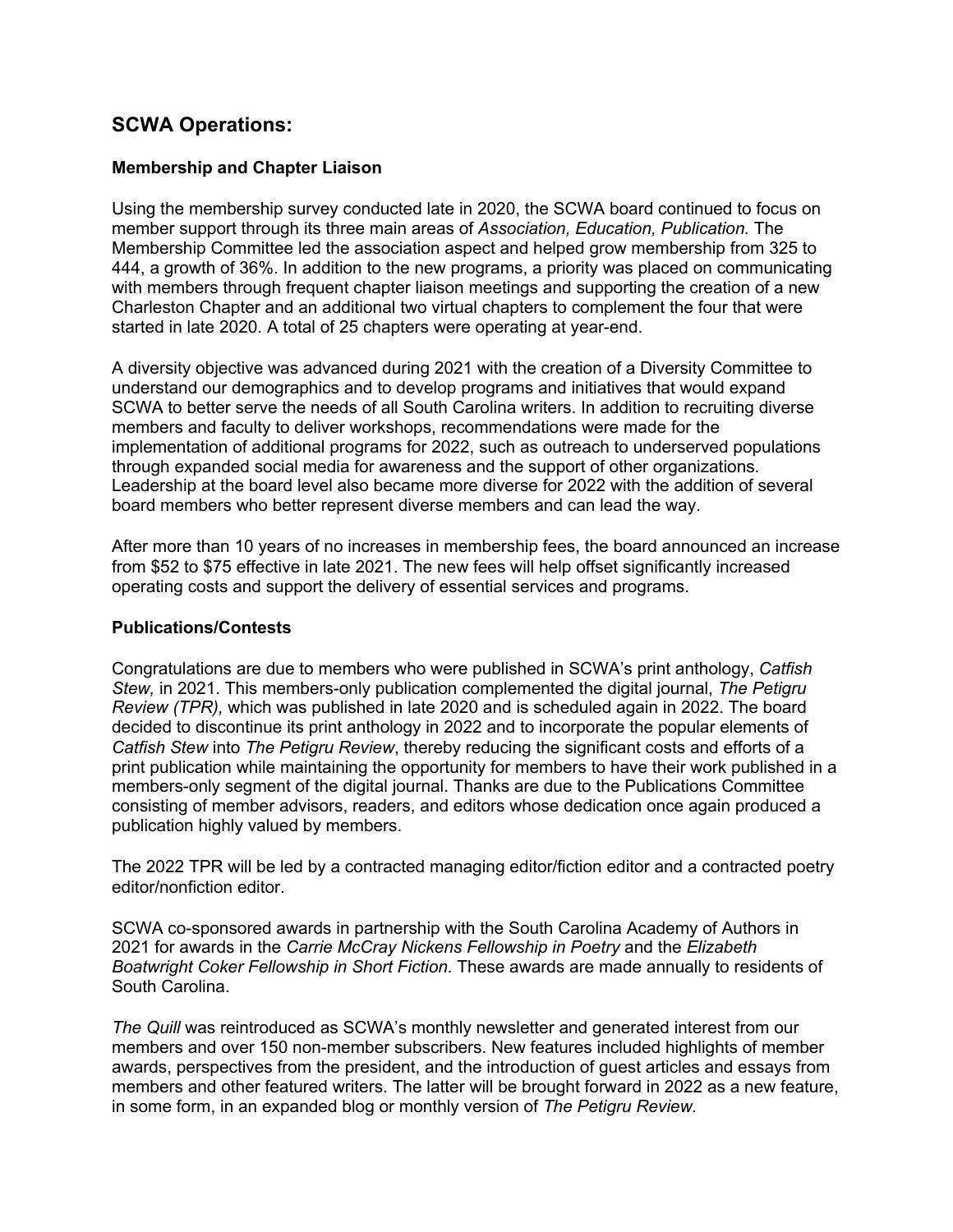## **Events and Education**

#### *Workshops*

SCWA launched a broad program of over 30 free writer workshops during 2021 with the *Writing Conversations* and *Become an Author* series*.* It also introduced the new program, *Author's Corner,* in which members had the opportunity to be interviewed to discuss their writing. These programs spanned most of the calendar year with an audience of over 500 registered participants. The programs were sponsored by a grant from the South Carolina Humanities, making them free to the public while members had exclusive access to a library of recordings. We are grateful to the Events & Education Committee, which planned and produced all the events utilizing the expertise of members and invited faculty on topics ranging from craft development to how to get published. The success of these programs will be carried forward with a new schedule starting in early 2022.

### *Conference*

SCWA held its inaugural virtual conference in April of 2021. The 125 participants benefited from keynote speeches from nationally acclaimed authors, workshops presented by writing experts, and panel discussions hosted by leading agents and editors. The three-day conference also featured an open-mic, a slush fest, and the opportunity for participants to have their work critiqued by industry-leading editors.

Work began on the in-person 2022 conference scheduled Oct. 21 through 23 in Pawleys Island. This conference, led by a contracted conference director, will also feature a separate virtual program.

## **Other Operating Highlights**

- SCWA expanded its social media presence by engaging a director/social media. Facebook was used as its primary platform and consequently, it developed a group with more than 1,600 followers. Plans were developed to expand into other platforms in 2022 with the objectives to increase the awareness of SCWA and attract more diverse writers.
- SCWA's website, myscwa.org, was upgraded to improve the use of the membership management software, Wild Apricot. A project was implemented to enhance the exposure and awareness of the website through a search engine optimization project (SEO). This project was funded by a grant from the South Carolina Humanities and will improve the profile of SCWA among the writing community.
- The South Carolina Literary Arts Partnership Project that was initiated in 2020 completed the bulk of its work in 2021. The project was funded in part by RaiseUp Charleston, the Pat Conroy Literary Center, South Carolina Humanities, and SCWA and was led by a contracted project manager. A survey was distributed to 72 writing groups and responded to by 44. Meetings were held to identify areas of opportunity for collaboration and support with alliances formed by several groups. Literary groups now can post their events on the South Carolina Humanities calendar and register as a literary agency on the directory to be hosted by the South Carolina State Library. SCWA continued to benefit directly from its partnerships with the board and staff of the Pat Conroy Literary Center, the South Carolina Academy of Authors, and One Columbia for Arts and Culture.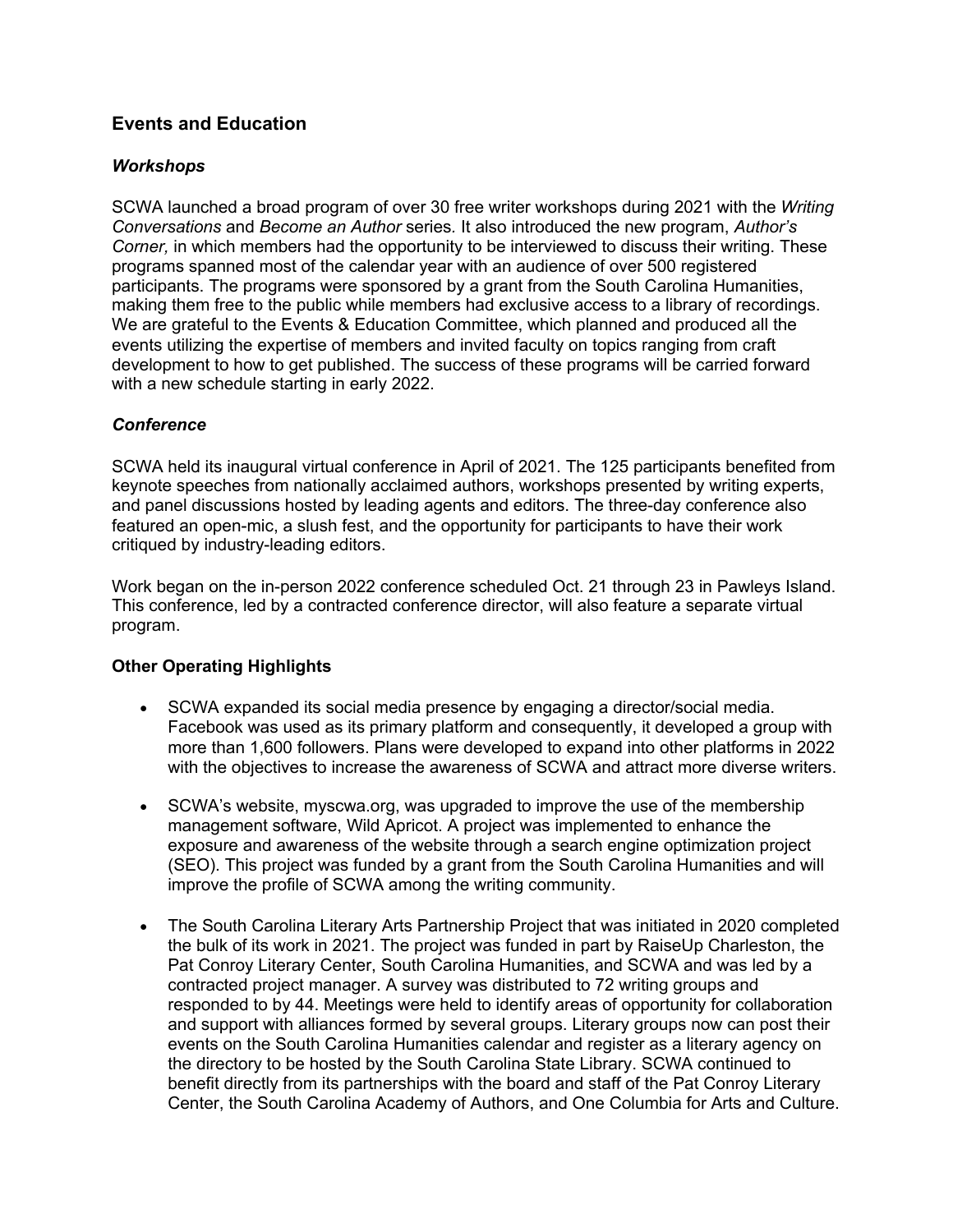The board of directors conducted a strategy and planning session in June utilizing an expert consultant. The vision of the SCWA board was confirmed to expand operations while increasing funding for operating staff and the transition of the operating board to a governing board. Plans were made for 2022 programs and to build further capability among the board and contract resources.

### **Financials**

SCWA finished the year with a net operating loss of \$7,558 before adjustments. This loss was due to the cash basis accounting methodology used. After adjustments were made to reflect grant revenue received in 2020 for programs operated in 2021 there was a net income gain of \$842. Cash reserves at year-end were \$33,334.

A total of \$4150 of grant funding was received in 2021, \$2,400 of which was received from the South Carolina Arts Commission as part of the Covid Emergency Relief funds program.

#### **Board Membership and Staff 2021**

SCWA's success is due to the participation of its members and the dedication of its volunteer board of directors and advisors:

#### *Directors*

*Nancy Allen-Mastro*, VP Membership *Vivian Bikulege*, Chapter Liaison *Paul Davis*, Leader Events & Education *Roger Jones*, Board Development *Cayce LaCorte*, Social Media *Len Lawson*, Leader Diversity Committee *Mike Lee*, President/Secretary *Dan Mooney Abby Morales Kasie Whitener*, 1st VP/ Director Partnerships *David Wilson*, Treasurer *Susan Zurenda*

#### *Advisors*

*Jayne Bowers*, Publications *Sue Cryer*, Publications *Barbara Evers*, Chapter Liaison *Dorree Lynn*, Publications *Yvette Murray*, Publications *Mary Sturgill*, Communications *Sean Scapelatto*, Legal *Art Turfa*, Conference, Publications *Anica Williams*, Publications

#### *Staff*

*Laura Corbin*, Administrator